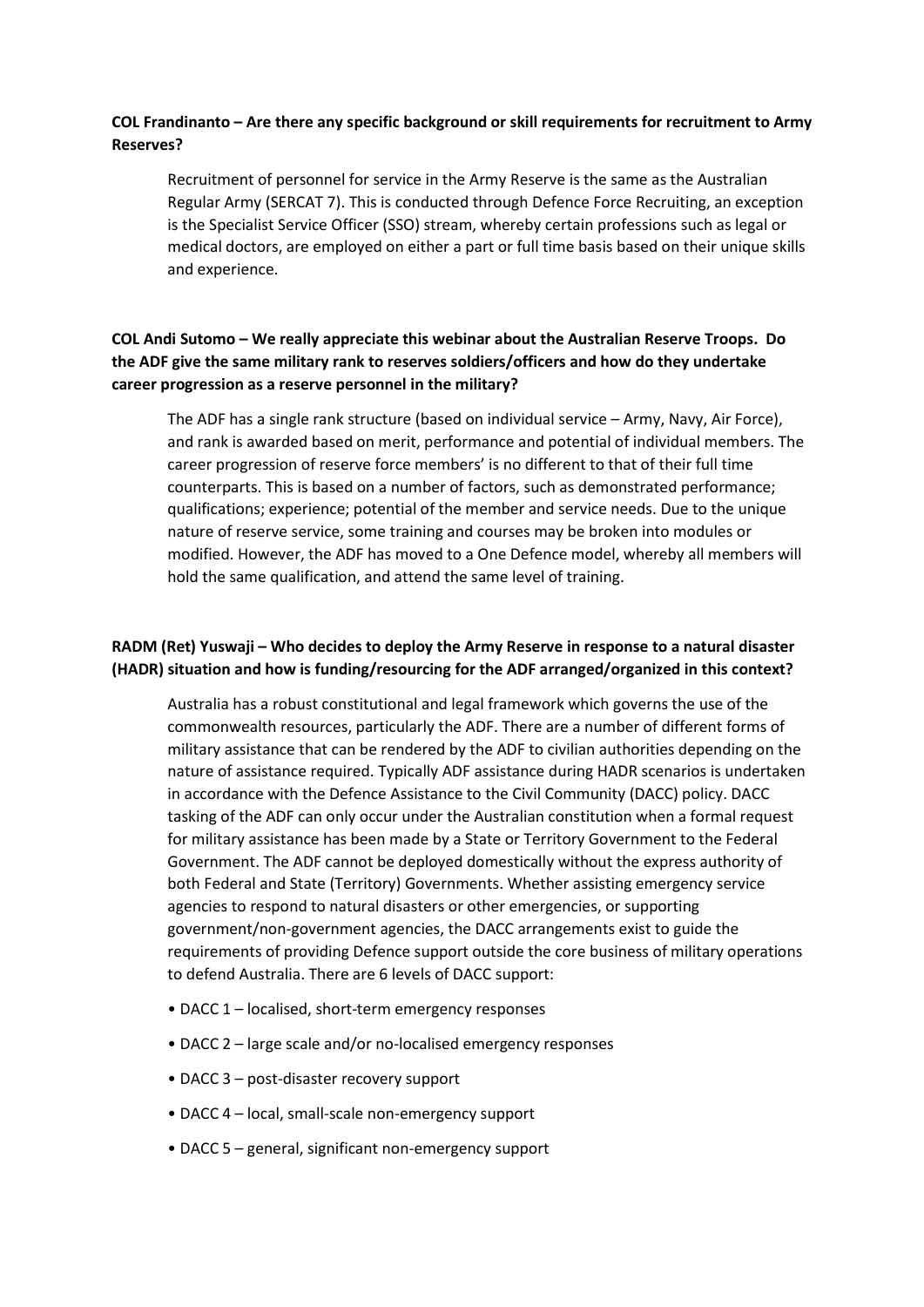• DACC 6 – assistance to law enforcement – no use of force (including no intrusive or coercive acts)

In addition to DACC tasking, there is policy that facilitates the use of local ADF support to local authorities where very specific, time sensitive emergency response situations arise. Requests for local Defence assistance where life, persons, animals or property is threatened can be made by local civilian authorities directly to a local commander, who has the authority to provide support within their resources (DACC 1) for a short timeframe. For larger scale or longer term emergency Defence assistance, a formal request for Australian Government non-financial assistance (RFA) is to be made by authorised state and territory officials to Emergency Management Australia.

Funding, for ADF reserve activities and operations is obtained from the Annual Defence Budget, provided by the Federal Commonwealth Budget.

COL Merjames, Pakpahan – What are Australia's toughest challenges in building a Reserve Component and how Australia deals with them?

COL Irwan Pramuda – Based on ADF/Army experience, what are the main challenges in attracting (common people) and retaining reservist personnel?

LTCOL Ridwan Abdul – My understanding is that many reserve members also have a primary job. How do ADF attract them to join reserve forces? Is there any law that require them to join, something like conscription? Is there any specific campaign recruitment run by specific unit? How about their welfare (salary, medical support, etc.)? Is that similar to what they got from their civilian jobs?

### LTCOL Hiras Turnip – How are Reserve members recruited? Are they volunteers or are they appointed?

These four questions are closely linked, so they have been grouped as one.

There is no law requiring citizens to join the ADF (full or part time). The ADF is an allvolunteer force. Australia has a long history of part time military service. The ADF was originally designed as a citizen/soldier military force, comprising largely of part time personal supported by a very small core of professional personnel. Since the Second World War, Australia has maintained both professional and part time components. This history and concept of service provides an incentive for many within the Australian community to serve in the Army Reserve, particularly if they do not wish to serve in the full time ADF. Additionally, the Army pay Army Reserve people tax free salaries for the days that they render service for. Army also seeks to provide high-quality training to reserve forces particularly in the areas of leadership and, management. There are also a myriad of training and operational deployment opportunities which for many people are unique experiences which cannot be replicated in other fields of employment.

Army HR policy has also be also evolved over time support ongoing retention within the Defence enterprise. Members of the full time force who wish to resign are required serve in the Army Reserve for a period of time. Additionally, HR policies have been adjusted to enable all serving members (full and part time) to switch between the two forms of service (known as Service Categories or SERCAT) in order to allow people to undertake career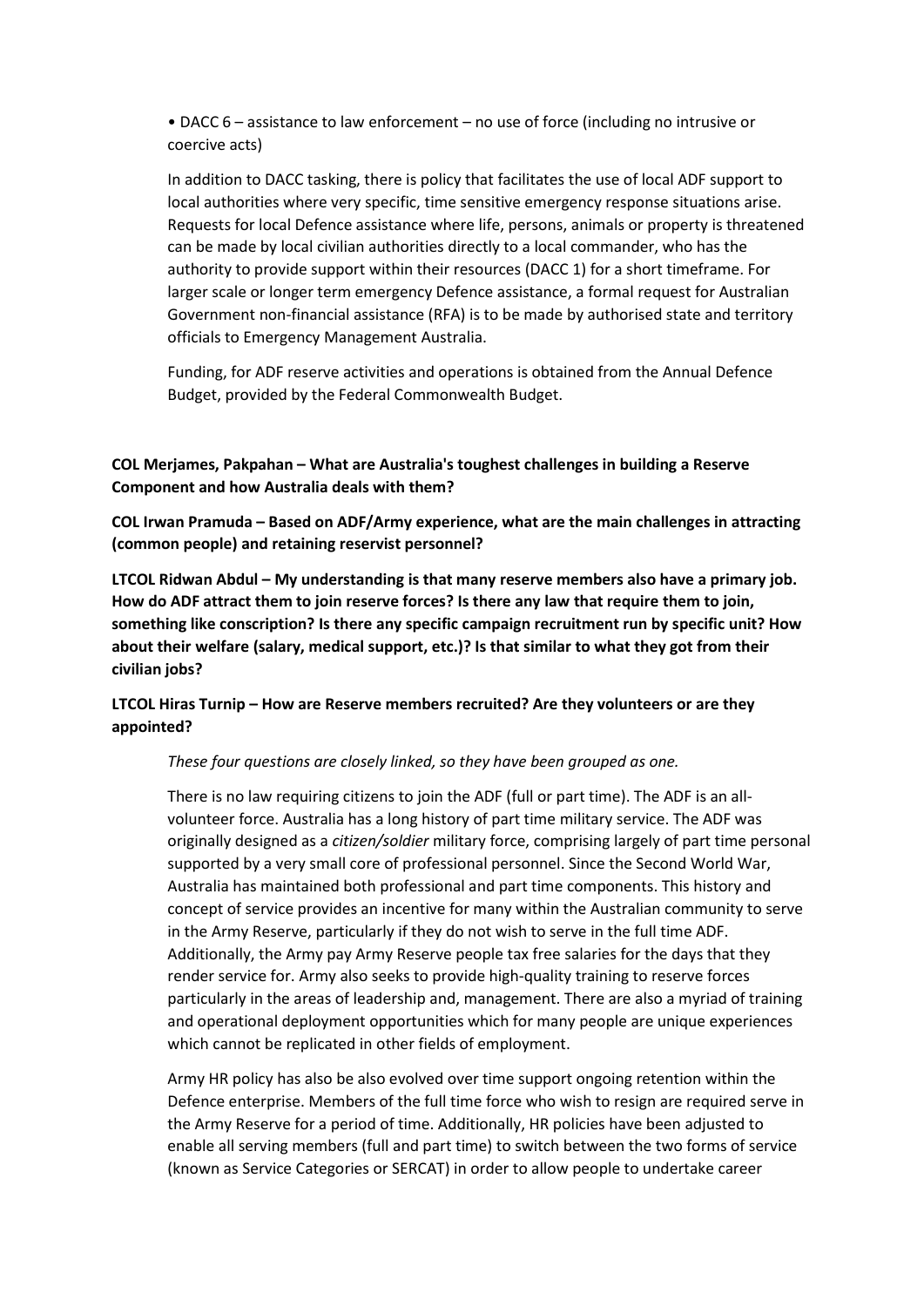models that meet the demands of contemporary life. Army reserve members who are undertaking reserve service are afforded the same support as full time members when they are on duty. This includes welfare and medical support.

The obvious challenge is in assisting soldiers and employers to balance the demands of military training and the need of the civilian employer. There is no one solution for this but rather a multifaceted approach. The cross benefits to the employer of better trained staff is heavily promoted. (https://www.defencereservessupport.gov.au/media/1386/drs\_whyshould-i-employ-reservists\_20201201.pdf) Employers are often invited to observe training and given examples of how soldiers' leadership, planning and resilience have benefited their civilian work. There is also some financial incentive for the employers in the form of a subsidy while their people are away on training.

(https://www.defencereservessupport.gov.au/benefits/employer-support-paymentscheme/)

## CDRE DIDIK – What about the salary system for Army Reserve officers when he/she helds a high position at a civilian company? Are they going to be paid by the Ministry of Defence as much as their civilian company's salary?

In short, Army Reserve members are paid in accordance with the established remuneration scheme for part time members. The ADF has a single salary system, which is undergoing some changes due to be implemented in May 2021 with the introduction of Military Salary. Essentially, there are specific pay scales for ADF personnel, both full time and part time, and this varies greatly depending on their particular Corps, Role, Qualification, Rank and separate rates for specialists etc.

Some civilian employers, and government agencies will offer a period of paid Defence Service leave for their personnel to render Defence service. For example, a Public Servant in the Department of Defence, who is also an ADF reserve member may be granted up to four weeks paid Defence Service Leave per year. During this period they would be paid their normal civilian rate of pay as well as their respective tax exempt ADF reserve rate.

Occasionally employers choose to pay their employee the difference between their civilian salary and military salary where the civilian salary is higher. However, most employers tend to grant leave without pay.

Defence may also pay the employer a weekly payment under the Employer Support Payment Scheme. This assists the employer to back fill the position while the member is away. (https://www.defencereservessupport.gov.au/benefits/employer-support-paymentscheme/)

# COL Firman Manurung – How do you train your unit in the context of civil military cooperation? Do you have any training programmes on this?

Civil military cooperation is an important component of ADF doctrine and training. How civil military cooperation is undertaken will often depend on the nature of a military commitment at any given time. Generally ADF units will allocate the function of liaison with